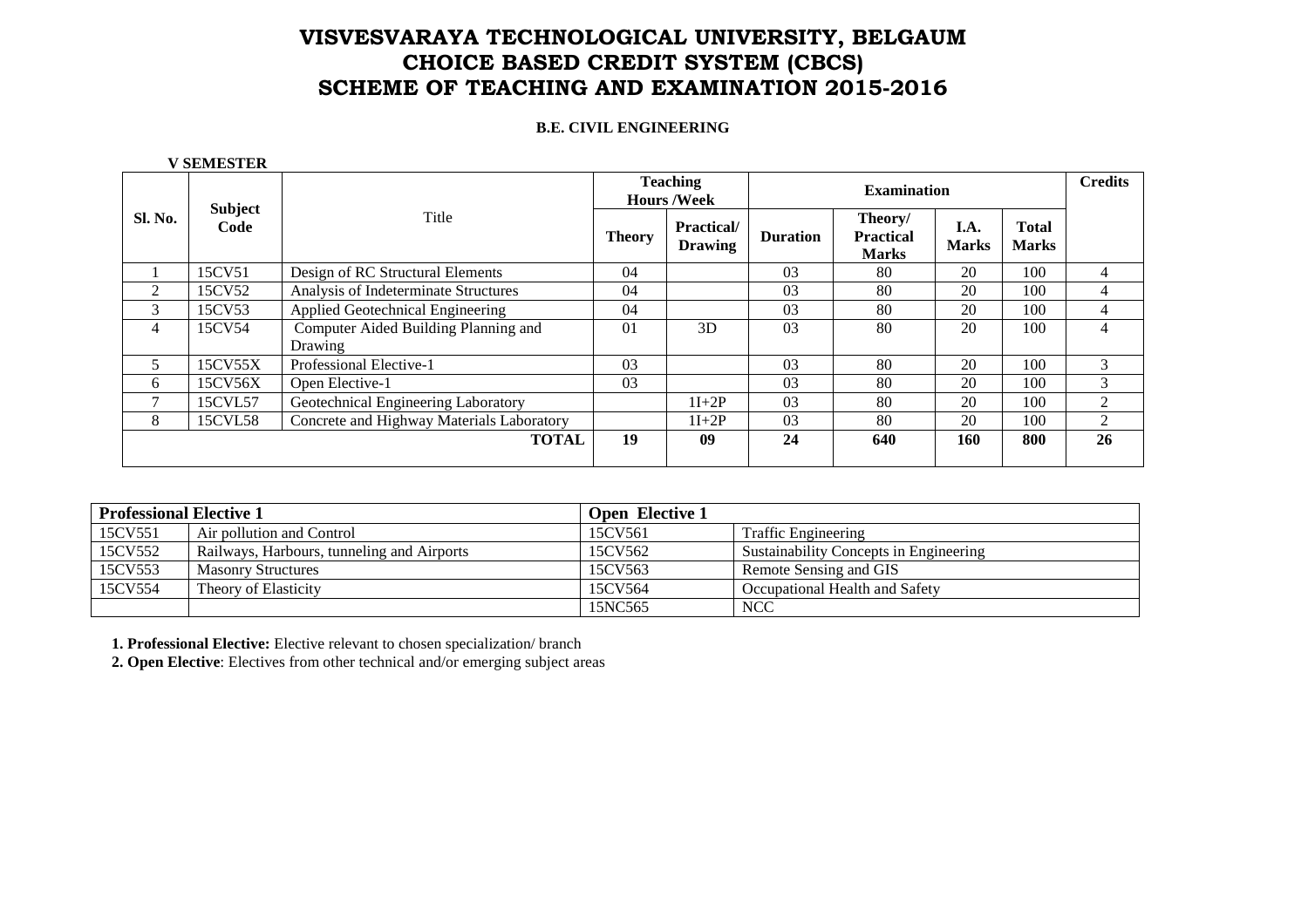## **B.E. CIVIL ENGINEERING**

|                | <b>Subject</b> |                                                     |               | <b>Teaching</b><br><b>Hours /Week</b> |                 | <b>Credits</b>                              |                      |                              |   |
|----------------|----------------|-----------------------------------------------------|---------------|---------------------------------------|-----------------|---------------------------------------------|----------------------|------------------------------|---|
| <b>Sl. No.</b> | Code           | Title                                               | <b>Theory</b> | <b>Practical</b> /<br><b>Drawing</b>  | <b>Duration</b> | Theory/<br><b>Practical</b><br><b>Marks</b> | I.A.<br><b>Marks</b> | <b>Total</b><br><b>Marks</b> |   |
|                | 15CV61         | <b>Construction Management and Entrepreneurship</b> | 04            |                                       | 03              | 80                                          | 20                   | 100                          | 4 |
| 2              | 15CV62         | Design of Steel Structural Elements                 | 04            |                                       | 03              | 80                                          | 20                   | 100                          | 4 |
| 3              | 15CV63         | Highway Engineering                                 | 04            |                                       | 03              | 80                                          | 20                   | 100                          | 4 |
| 4              | 15CV64         | Water Supply and Treatment Engineering              | 04            |                                       | 03              | 80                                          | 20                   | 100                          | 4 |
| 5              | 15CV65X        | Professional Elective 2                             | 03            |                                       | 03              | 80                                          | 20                   | 100                          | 3 |
| 6              | 15CV66X        | Open Elective 2                                     | 03            |                                       | 03              | 80                                          | 20                   | 100                          | 3 |
| 7              | 15CVL67        | Software Application Lab                            |               | $1I+2P$                               | 03              | 80                                          | 20                   | 100                          |   |
| 8              | 15CVP68        | Extensive Survey Project /Camp                      |               | $1I+2P$                               | 03              | 80                                          | 20                   | 100                          | 2 |
| <b>TOTAL</b>   |                | 22                                                  | 6             | 24                                    | 640             | 160                                         | 800                  | 26                           |   |

| <b>Professional Elective-2</b> |                                      | <b>Open Elective-2</b> |                                         |  |  |  |
|--------------------------------|--------------------------------------|------------------------|-----------------------------------------|--|--|--|
| 15CV651                        | Solid Waste Management               | 15CV661                | Water Resource Management               |  |  |  |
| 15CV652                        | Matrix Method of Structural Analysis | 15CV662                | Environmental Protection and Management |  |  |  |
| 15CV653                        | Alternative Building Materials       | 15CV663                | Numerical Methods and applications      |  |  |  |
| 15CV654                        | Ground Improvement Techniques        | 15CV664                | <b>Finite Element Analysis</b>          |  |  |  |

## **VI SEMESTER**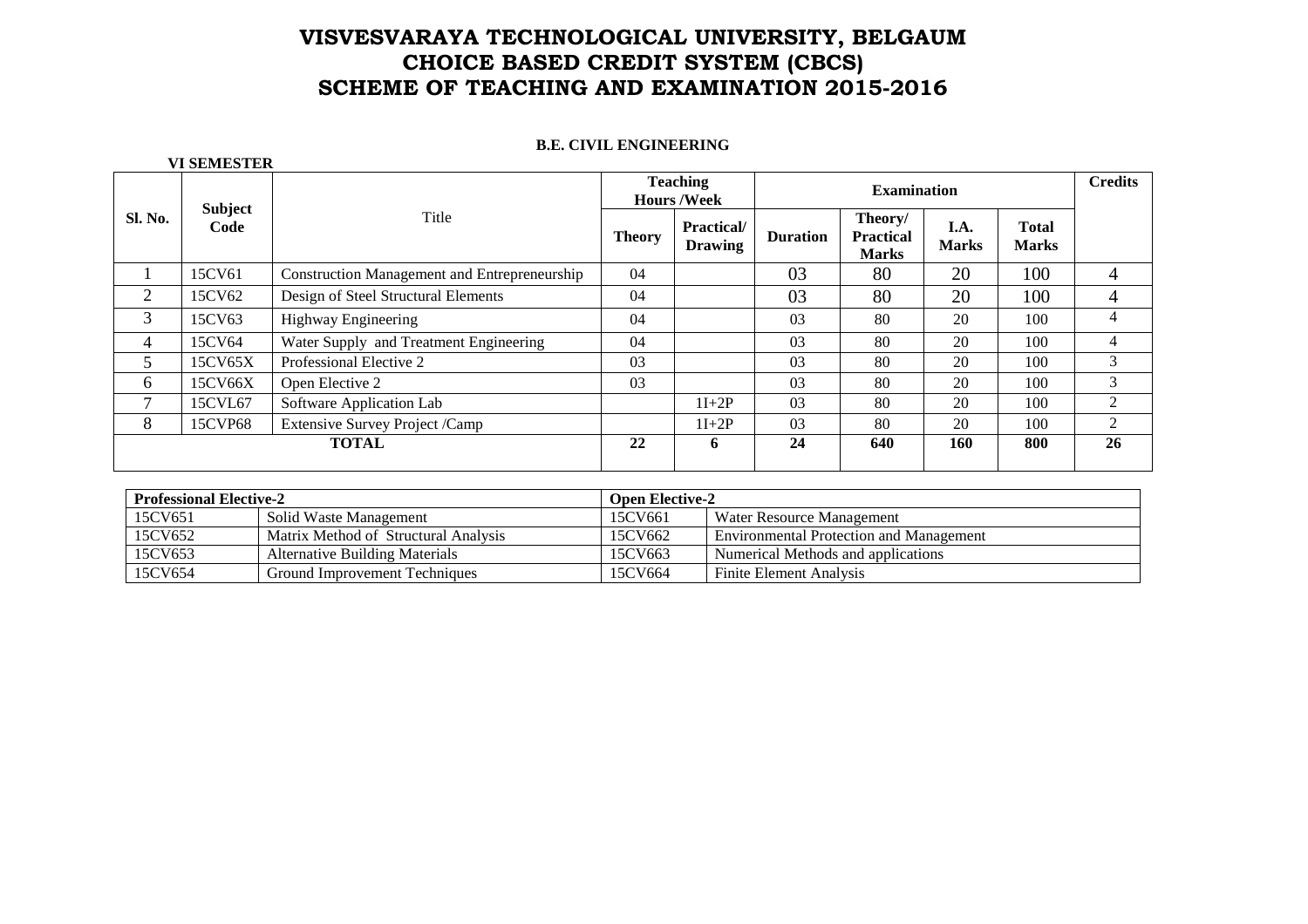### **B.E. CIVIL ENGINEERING**

|                |                 |                                                     |               | <b>Teaching</b><br><b>Hours /Week</b> |                 | <b>Examination</b>   |                                             |                              |                |  |
|----------------|-----------------|-----------------------------------------------------|---------------|---------------------------------------|-----------------|----------------------|---------------------------------------------|------------------------------|----------------|--|
| Sl. No.        | Subject<br>Code | Title                                               | <b>Theory</b> | <b>Practical/</b><br><b>Drawing</b>   | <b>Duration</b> | I.A.<br><b>Marks</b> | Theory/<br><b>Practical</b><br><b>Marks</b> | <b>Total</b><br><b>Marks</b> |                |  |
|                | 15CV71          | Municipal and Industrial Waste Water<br>Engineering | 04            |                                       | 03              | 20                   | 80                                          | 100                          | $\overline{4}$ |  |
| 2              | 15CV72          | Design of RCC and Steel Structures                  | 04            |                                       | 03              | 20                   | 80                                          | 100                          | $\overline{4}$ |  |
| 3              | 15CV73          | Hydrology and Irrigation Engineering                | 04            |                                       | 03              | 20                   | 80                                          | 100                          | $\overline{4}$ |  |
| $\overline{4}$ | 15CV74X         | Professional Elective 3                             | 03            |                                       | 03              | 20                   | 80                                          | 100                          | $\mathfrak{Z}$ |  |
| 5              | 15CV75X         | Professional Elective 4                             | 03            |                                       | 03              | 20                   | 80                                          | 100                          | $\mathfrak{Z}$ |  |
| 6              | 15CVL76         | Environmental Engineering Laboratory                |               | $1I+2P$                               | 03              | 20                   | 80                                          | 100                          | $\overline{2}$ |  |
| $\overline{7}$ | 15CVL77         | <b>Computer Aided Detailing of Structures</b>       |               | $1I+2D$                               | 03              | 20                   | 80                                          | 100                          | $\overline{2}$ |  |
| 8              | 15CVP78         | Project Phase I + Project Seminar                   |               | 3                                     |                 | 100                  |                                             | 100                          | 2              |  |
|                |                 | <b>TOTAL</b>                                        | 18            | 9                                     | 21              | 240                  | 560                                         | 800                          | 24             |  |

| <b>Professional Elective 3</b> |                                     | <b>Professional Elective 4</b> |                                               |
|--------------------------------|-------------------------------------|--------------------------------|-----------------------------------------------|
| 15CV741                        | Design of Bridges                   | 15CV751                        | Urban Transportation and Planning             |
| 15CV742                        | Ground Water & Hydraulics           | 15CV752                        | <b>Prefabricated Structures</b>               |
| 15CV743                        | Design Concept of Building Services | 15CV753                        | Rehabilitation and Retrofitting of Structures |
| 15CV744                        | <b>Structural Dynamics</b>          | 15CV754                        | <b>Reinforced Earth Structures</b>            |

1. Project Phase-I + Seminar: Literature Survey, Problem Identification, objectives and Methodology, Submission of synopsis and seminar